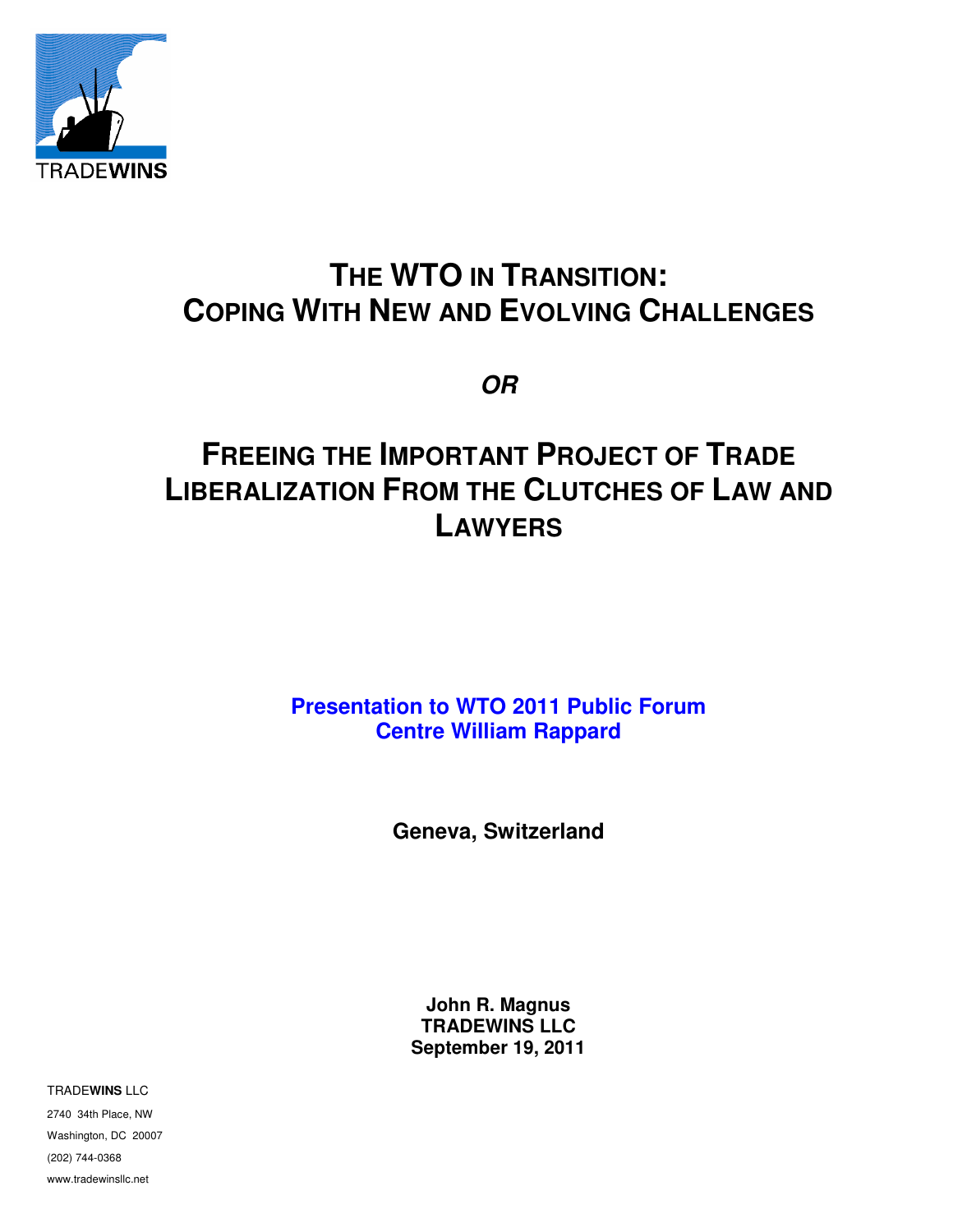## **THE WTO IN TRANSITION: COPING WITH NEW AND EVOLVING CHALLENGES**

**OR**

### **FREEING THE IMPORTANT PROJECT OF TRADE LIBERALIZATION FROM THE CLUTCHES OF LAW AND LAWYERS**

#### **-- SPEAKING NOTES --**

Thanks to Peter for including me in this panel, and to all of you for hanging in there so late in the afternoon of a long day. This is an exciting Public Forum coming at a difficult time for the Organization and its Members. I regard my main job today as stirring the pot, a comfortable assignment for many reasons including the fact that I have landed here as the panel's only Yank and therefore its only candidate for the role of Ugly American. What I will offer is an American perspective, which certainly should not be confused with the American perspective. Nor do these personal views represent those of any clients -- although as it happens one of the things I am recommending would be beneficial to one of my consulting clients.

I have as requested prepared brief comments under two headings – food and agriculture first and then some more "cosmic" issues second.

#### **I. FOOD AND AGTRICULTURE**

Even to an eternal optimist and strong believer in the multilateral system, it is unsurprising that the WTO has been struggling more rather than less when it comes to food and agriculture issues. At the risk of adding to what is already a gigantic quantity of hand-wringing, frustration and sour diagnoses, here is my own short list of depressing observations:

- The disciplines agreed upon since 1947 that touch this sector are, even with regard to their own limited objectives, quite incomplete. This point should not be controversial. I know of no one who considers that the Uruguay Round – great as it was – finished the job.
- New negotiations around market access have never achieved much of a lift-off. Members cannot even make much headway on the basic blocking and tackling of tariff and quota liberalization, much less on tougher barriers like SPS measures that can easily deprive tariff/quota commitments of any real economic value.

TRADE**WINS** LLC 2740 34th Place, NW Washington, DC 20007 (202) 744-0368 www.tradewinsllc.net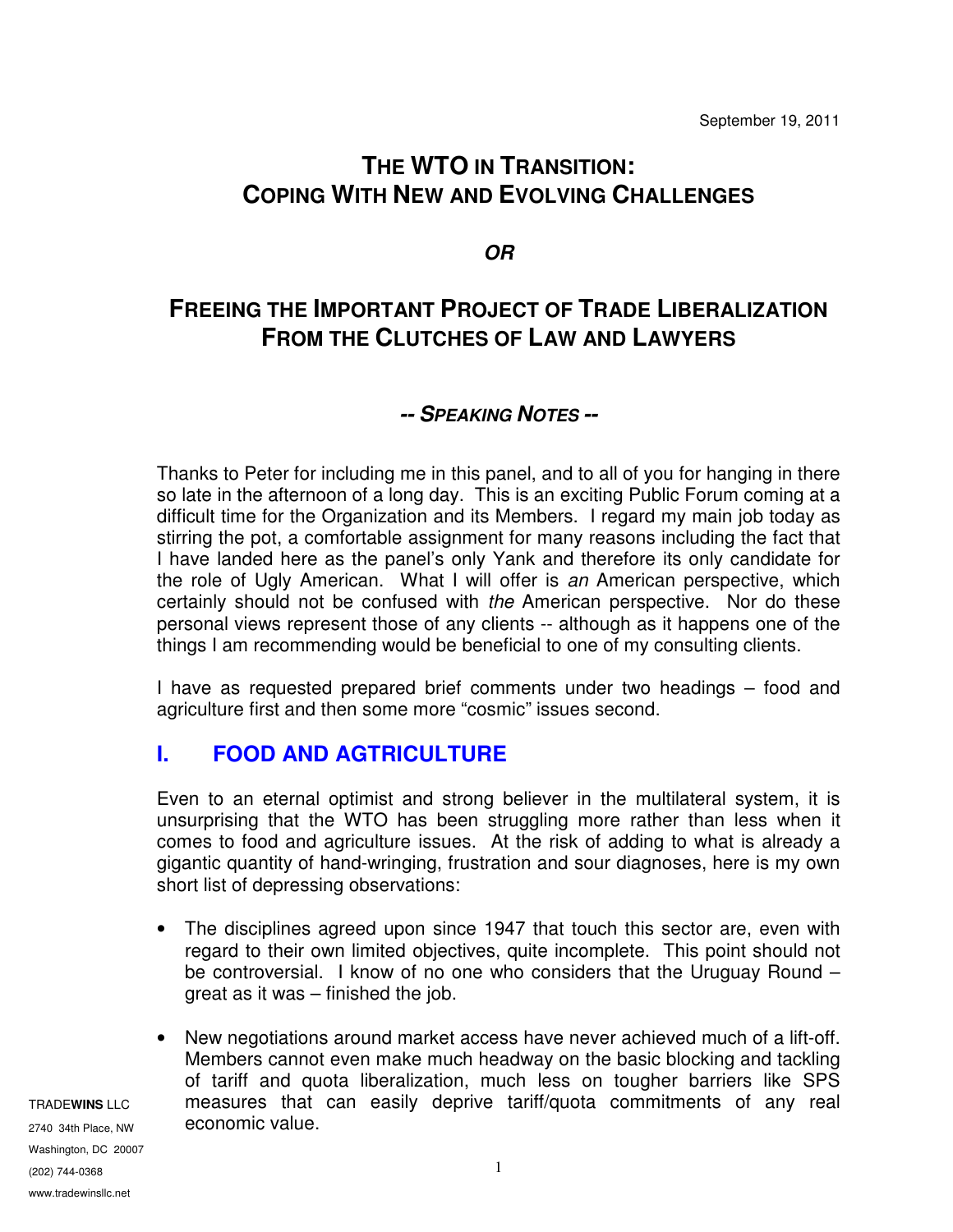- Negotiations on another "old" agenda item -- subsidy control have remained mired in an outdated negotiating paradigm involving color-coded boxes, a modality that seems more capable of impeding than facilitating negotiated subsidy control.
- And the discussion of agriculture-specific trade remedies has produced the spectacle of some of the Organization's most dedicated opponents of contingent remedies demanding SSM rules that bear a striking resemblance to strict liability for growing agriculture trade (irrespective of dumping, subsidization and injury!).

The conclusion seems inescapable that there is little appetite for further rules- and commitment-based liberalization of food and agriculture trade, and no solid basis for a new Agriculture deal.

Then there are new challenges aggravating the already-considerable difficulty facing the experts who periodically gather around these issues in Geneva. A partial list includes:

- shocks and crises in nature, involving both climate and disease;
- heightened price volatility across a range of commodities, sharpened by foodto-fuel switches and speculation in futures markets; and
- an eruption of food security concerns followed, as night follows day, by a wave of experimentation with export restrictions that land in a well-known "soft spot" in the WTO rulebook.

These factors matter if you believe, as I do, that while a negotiation may be launched in an environment dominated by nervousness (as at Doha), its closure requires an atmosphere of greater confidence and optimism. I once heard Chris Parlin say, and he persuaded me, that there was a prevailing world-price-perbarrel of crude oil above which Doha could never conclude successfully irrespective of other factors.

It could be considered bad form to describe things in such bleak terms without trying to propose solutions. I believe, as I shall explain momentarily, that the Doha negotiation as currently framed is unlikely to continue. Nonetheless, insofar as the negotiation and its agriculture thread do carry on, my suggestions (which I would be glad to unpack during Q&A) include:

• abandon the colored boxes -- or at least make scheduled/numerical commitments on subsidies a secondary source of discipline complementing what results from horizontal application of the ASCM rules;

TRADE**WINS** LLC 2740 34th Place, NW Washington, DC 20007 (202) 744-0368 www.tradewinsllc.net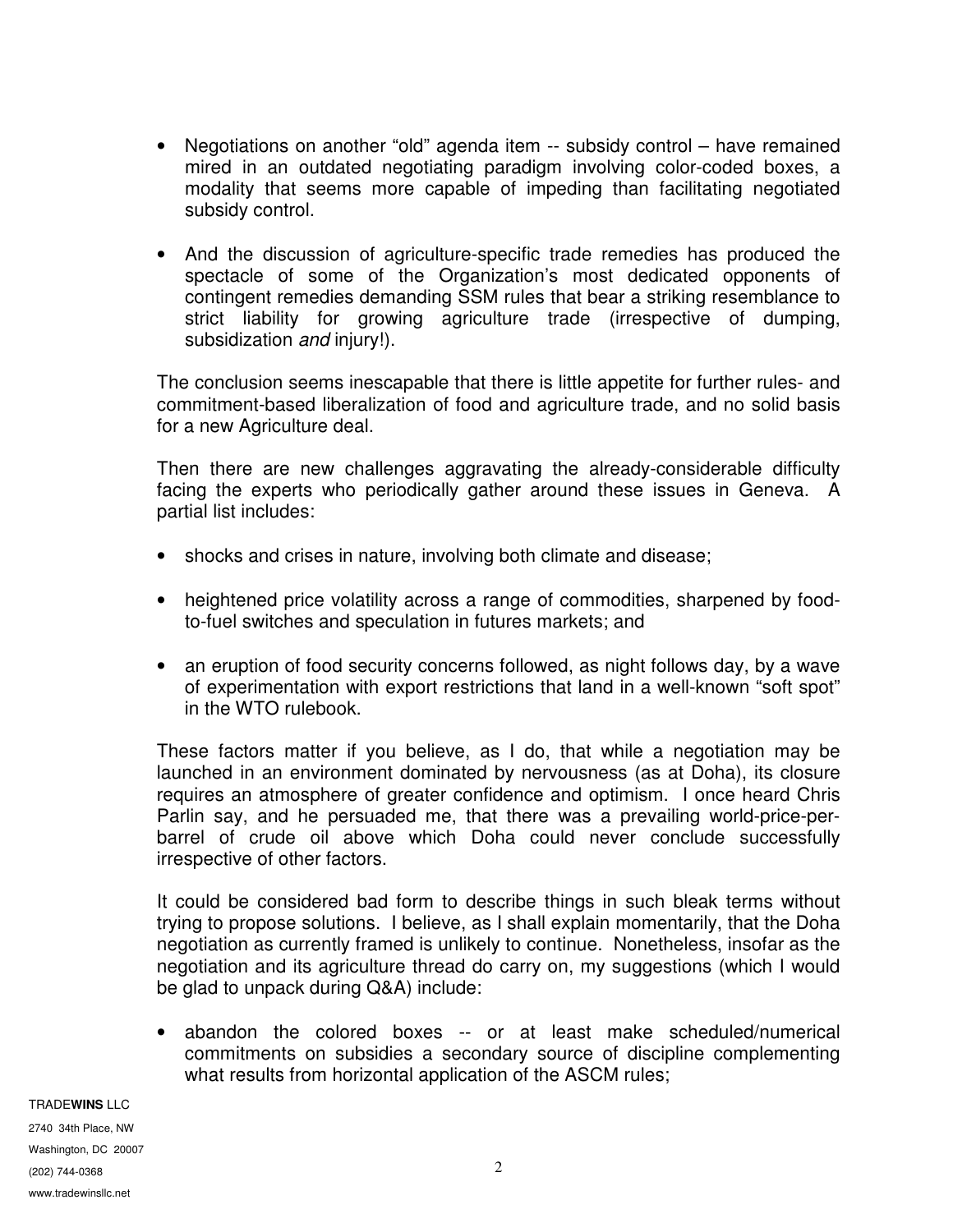- tackle market access in an integrated fashion, so that officials at the same table and in the same conversation are dealing with everything that will determine the extent and value of new trade flows in this sector; and
- develop new disciplines (or at least a standstill) on export restrictions, as an agricultural precursor to better across-the-board WTO rules on this subject.

### **II. THE BIGGER PICTURE**

Friends at home assume I traveled here this week to add my small contribution to the output of the cottage industry deliberating "whither Doha" and, in light of the answers there, "whither the WTO?"

But I'm hoping to do something more – maybe you'll think it's less – than adding a few rocks to that large pile. There is a staleness, and a sameness, to the "Whither Doha" commentary, in at least two respects. First, it largely ignores the question of what could and should be done in tandem with a shut-down of the negotiation. And second, it tends to ignore that exchanging commitments here in Geneva is not an end in itself but merely a tactic that is potentially useful in the service of something far more important. This is, of course, liberalizing changes in the actual, applied trade policies of WTO Members.

So I'd like to try a different formula – with a very brief recounting of why the Doha negotiation is in a ditch, and then an argument that its objectives can best be taken forward through autonomous reform in capitals.

Doha is in a ditch because it has too few attractive features at both the governmental and private sector levels, and because it did not conclude in time – it failed to stay ahead of the financial and geopolitical events that have been changing the world since Doha and indeed since Marrakesh.

- Within the business community, far too many companies and industry associations whose enthusiastic backing would be indispensable are more worried about what they might lose than excited about what they might gain. One hears more about "insufficient ambition," but the actual retrenchments that have been gradually baked into the pie of this Round are corrosive and in my view just as damaging. The Round also leaves untouched many problems that have become important to businesses over the last ten change-intensive years – so that some who do not see the Round as alarming see it as irrelevant. The net result is a situation of some, but dramatically insufficient, business community demand for the deal that is visible.
- Meanwhile, at the government level, there is of course a new geometry of country groupings and perceived interests – but what I detect at the core is that inability to agree about the past is still impeding an agreement about the future. Alumni of failed marriages know this dynamic all too well. Each generation of incumbent officials that has tried to move the negotiation forward – I count

2740 34th Place, NW Washington, DC 20007 (202) 744-0368 www.tradewinsllc.net

TRADE**WINS** LLC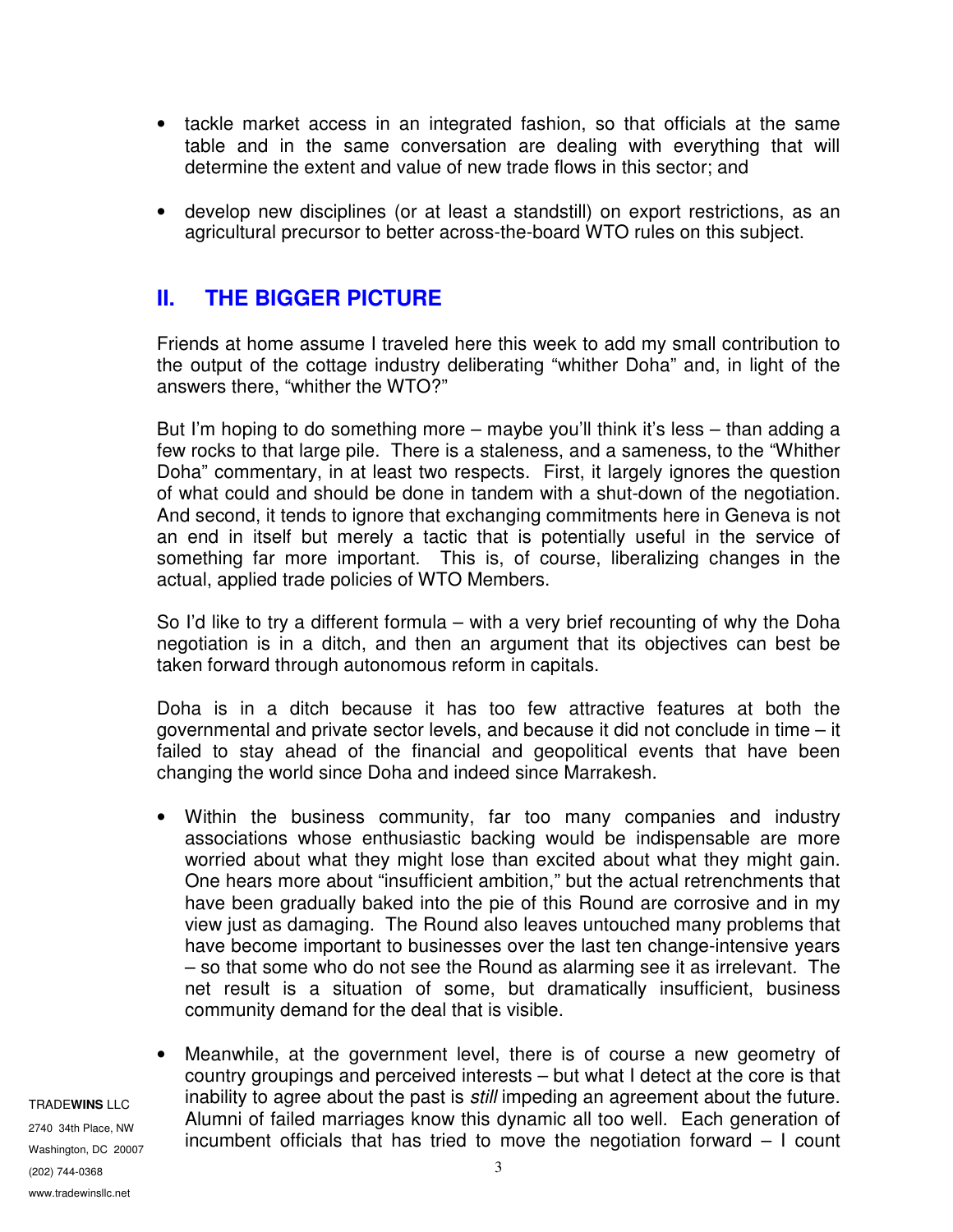three main ones – has faced a problem as much of irreconcilable narratives as of practical, commercial give-and-take. Was the Uruguay Round a contract of adhesion forced upon unwilling or defrauded developing countries, and therefore establishing not a "balance of concessions" but an imbalanced situation that has to be corrected through a new accord which is itself imbalanced in the other direction? Or was it a mutually beneficial agreement solemnly entered into and duly ratified in more than a hundred capitals, perhaps incomplete but certainly a long way from iniquitous?

It's quite a problem – all the more frustrating because, when viewed objectively, the economics aren't all that bad for the North or the South. Nonetheless, one can find seeds of success among the detritus of failure. This is because even without adding a syllable to the corpus of the covered agreements, the Round has served a useful function by clarifying what are the best policy changes that could be made in those capitals whose decisions most affect world trade. What if we skipped the promises and moved directly to the policy changes? Here's how that might start from a U.S. perspective.

Americans know what we ought to do to our preference programs: allow a much broader swath of LDC products to benefit. The EU has set a good example here that we know we ought to follow. Maybe this has to be done in revenue-neutral fashion, by graduating some products of the most successful beneficiary countries to make room for other products – but we can work out those details. We thought we would have a Doha result, and a DFQF commitment, to provide impetus and parameters for this exercise. But the commitment is a tactic. Maybe this tactic was useful in the past, and maybe it could be again. But it does not seem to be available right now. So – why not see if we can do without it? The shortest distance between two points is a straight line. Let us announce right now – meaning in December, to help soften the blow of terminating what was to be a development round – that we will immediately go to work on expanding the LDC product coverage of our preference schemes.

Likewise, we know what we ought to do to our farm subsidies. We may have expected a Doha result to help with the domestic politics there, and we may have indulged the fiction that scaling back those subsidies was a concession that we ought to be paid for – but we know that this change, like preference reform, is affirmatively in our interest even if it buys no concessions from others. What if we scaled back *and* added some flexibility so that situations where the remaining subsidies begin to cause or threaten serious prejudice to other WTO Members could be cured through timely administrative action, without waiting for the next 5 year Farm Bill?

These are two examples. There are others – perhaps even including GATS Mode 4-type business immigration. And other advanced WTO Members have similar opportunities available to them – improvements they can make even without first promising to do so. Maybe we can watch and motivate each other, moving in parallel in different capitals. Maybe we can discover that exchanging commitments in Geneva is a crutch we can do without. We have talented officials,

TRADE**WINS** LLC 2740 34th Place, NW Washington, DC 20007 (202) 744-0368 www.tradewinsllc.net